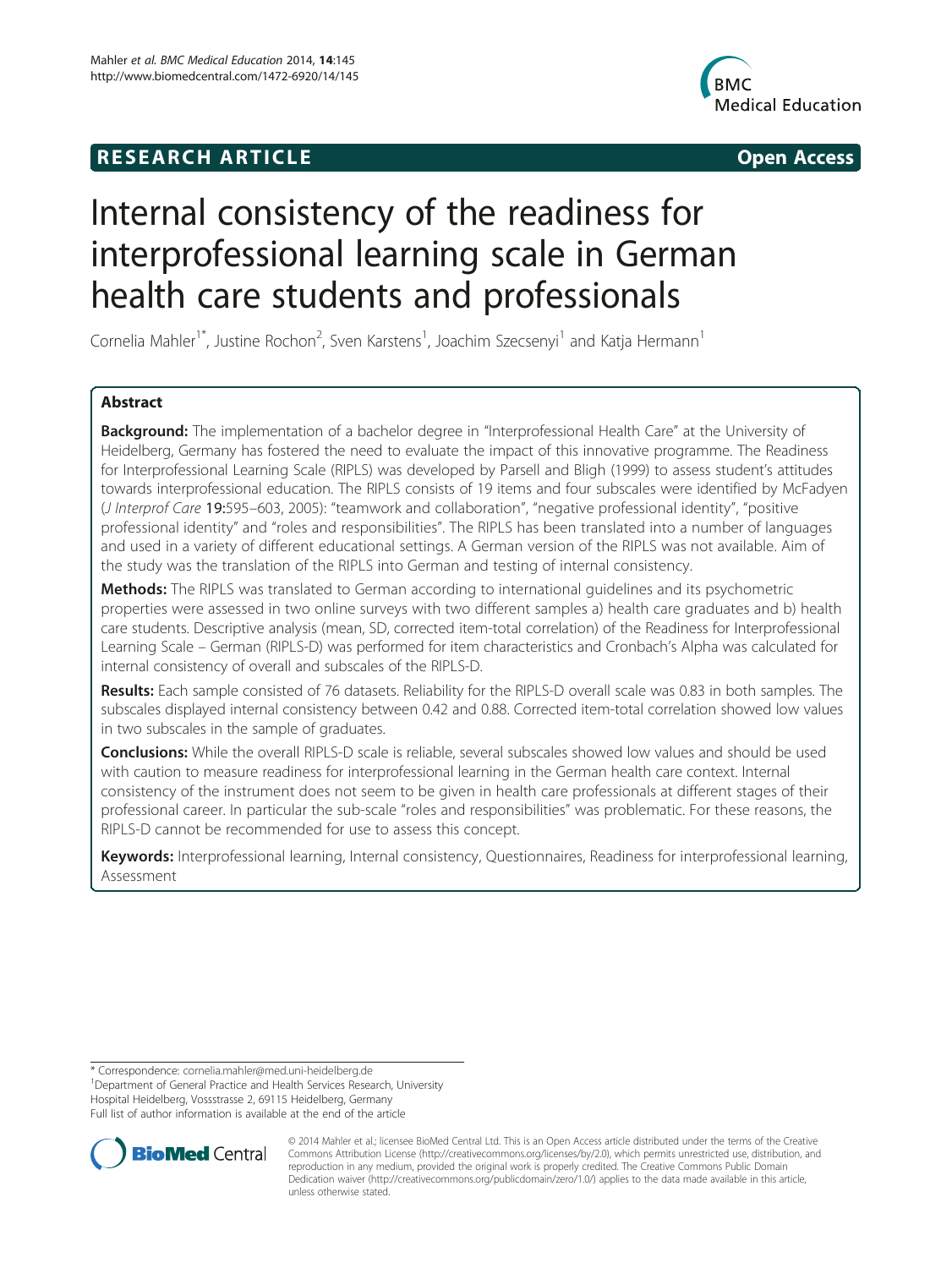#### Background

Effective collaboration between health professionals improves patient care outcomes and increases patient satisfaction [[1](#page-5-0)]. However, the 2010 Lancet report states that health care students today are not being adequately prepared for interprofessional collaboration due to the siloed nature characterizing most health professions education and socialisation [\[2\]](#page-5-0). Emerging policies and interprofessional frameworks such as that from the World Health Organisation are encouraging educational institutions to bring interprofessional learning into curricula [[1,3\]](#page-5-0).

Introducing interprofessional learning requires rigorous evaluation in order to assess impact and build evidence, for example, as to whether through such experiences students actually acquire interprofessional competencies [[4](#page-5-0)]. For evaluation of interprofessional education, the modified Kirkpatrick framework has been suggested by Freeth et al. [[4\]](#page-5-0), which can assess impact of interprofessional learning on students. Longitudinal data of healthcare professionals at different educational stages is also vital as attitudes, expectations and beliefs of students related to interprofessional learning are assumed to change and develop over time [\[5](#page-5-0)].

The Readiness for Interprofessional Learning Scale (RIPLS) is one of the most frequently applied instruments for evaluation of interprofessional education and learning activities [[6,7](#page-5-0)]. It has been used in different English speaking countries (UK [[8,9](#page-5-0)], US [\[10,11\]](#page-5-0), Canada [\[12,13](#page-5-0)], Australia [\[14-17\]](#page-5-0), New Zealand [\[18\]](#page-5-0)), different settings (undergraduate [[18](#page-5-0)-[20](#page-5-0)], postgraduate [[21](#page-5-0)], non-Western [[22](#page-5-0)]) and among a wide range of health professions (for example: physicians, nurses, physiotherapists, occupational therapists, speech therapists, physician assistants, dietetics, pharmacists, dentists, social workers). It was developed in 1999 by Parsell and Bligh based on evidence from the literature and expert panel input. RIPLS is a selfreport instrument to assess the readiness of students to engage interactively with students of other health professions in learning together. RIPLS consists of 19 items in three subscales labelled "teamwork and collaboration", "professional identity" and "roles and responsibilities". The items are measured on a five-point Likert scale  $(1 =$  strongly disagree,  $2 =$  disagree,  $3 =$  undecided,  $4 =$  agree, and  $5 =$  strongly agree).

McFadyen et al. proposed a more stable subscale model consisting of four scales in which the original subscale "professional identity" was divided into two subscales labelling them "negative professional identity" and "positive professional identity" [\[23](#page-5-0)]. McFadyen's two cohorts consisted of undergraduate students coming from seven health and a social care programme, one cohort being the control group and the other having being exposed to IPL activities. RIPLS has been translated into Swedish [[24\]](#page-5-0) and Japanese [\[25](#page-5-0)] showing good psychometric properties in the teamwork and collaboration subscale with the need for further refinement and development in the other scales. French Canadian [\[26](#page-5-0)] and Serbian [[27\]](#page-5-0) translations are also available. The aim of this paper is to describe the translation process of RIPLS into German, to show internal consistency of the translated German instrument and to discuss the use of this instrument at different education stages to measure longitudinal changes.

#### Methods

#### Translation process

The original version of the RIPLS was translated and adapted for use in Germany, according to international guidelines [\[28,29\]](#page-5-0). Permission from the developer of an instrument is required for cross-cultural translation, as well as appraisal of the back translation to ensure conceptual equivalence. As no contact to the original developer of the instrument, Parsell, was possible, developer colleagues (Mattick and Bligh) gave permission for translation to German, as to their knowledge a German translation was not available. However, the appraisal of a back translated German version by them was not possible. Therefore, translation was performed according to the two panel approach by Swaine-Verdier et al. [[30](#page-5-0)], which does not involve a back translation [[30](#page-5-0)]. This approach consists of two panels, one for translation from the original language to the new language and one panel for revision and review of the first version. Dual translation panels with lay people have been successful in producing conceptual equivalent quality of life instruments [\[30](#page-5-0)]. This approach was developed as no evidence supports that the back translation process is superior to alternative methods [[31\]](#page-5-0).

The RIPLS was translated independently from English to German by two people with a health care background (Physiotherapist [SK] and Registered Nurse [CM]). Both are German native speakers with excellent English language skills. Both versions were reconciled and subsequently synthesized into one final version. During the reconciliation process questions arose in the conceptualization of individual items. For example: what was the difference between the terms "students", "health care students" and "other health care students"? and "In which items do they refer to students of other health care disciplines, when to students in general, and when to students of the same discipline?". Items 5 and 8 refer to "skills" that the students attain. The translators were not quite sure whether they refer merely to "skills" or rather "competencies". These questions were forwarded to the developers, however, they could not be readily resolved. The translators had to therefore come to independent agreement on wording of the items in a process of reasoning out conceptual understandings. The translated version was then piloted with a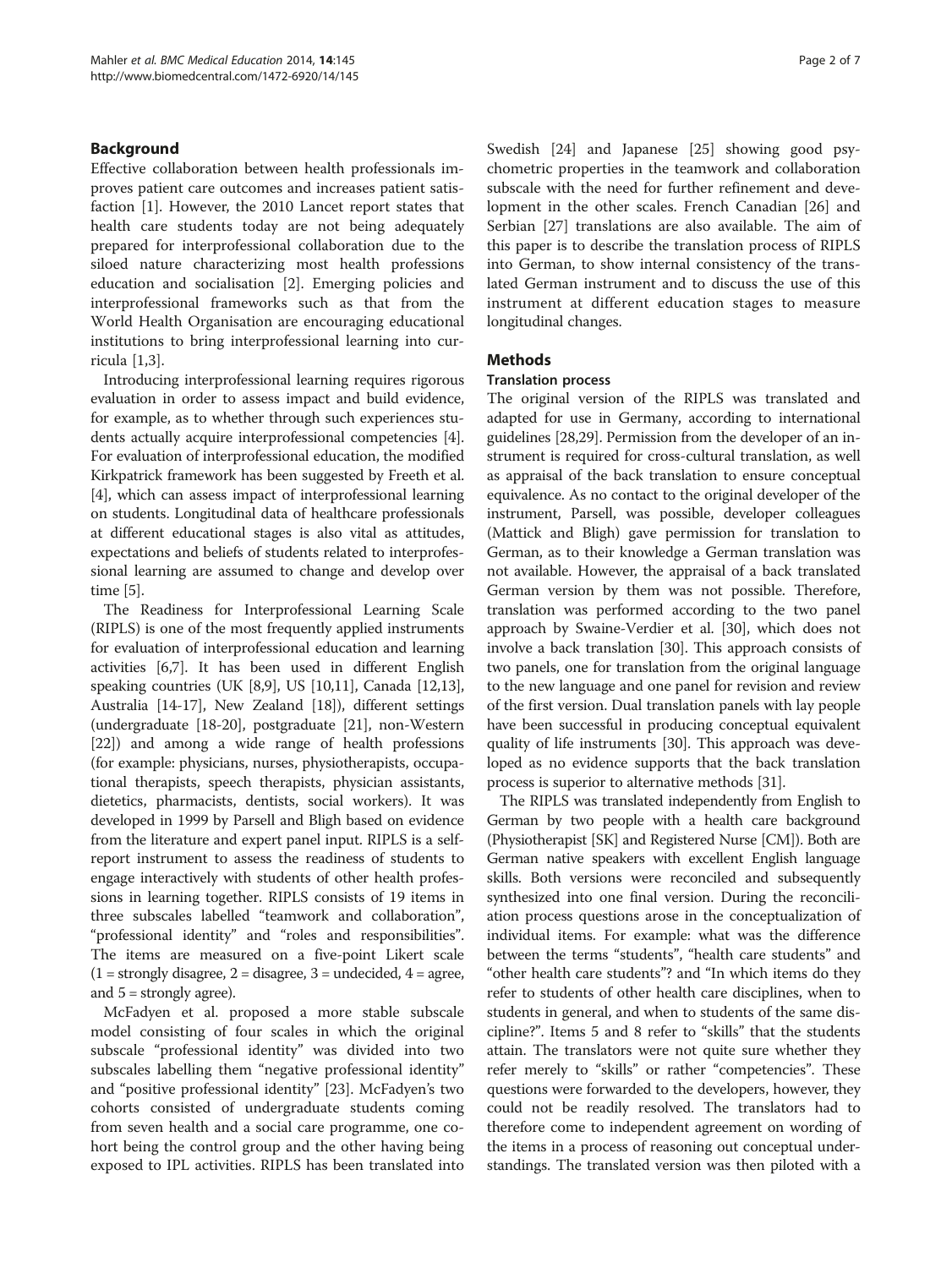panel of seven German health care professional educators (two general nurses, a paediatric nurse, a speech therapist, a physiotherapist, a midwife and a radiographer). This led to rewording and grammatical adaptation of items 15 and 18 to increase readability and understanding in the German version, while not changing the original meaning. At the end of this process, a final version was established.

#### Participants

The German RIPLS version (RIPLS-D) was administered in two online-surveys to a) heath care students in their first year of training and b) health care professionals approximately one year after graduation. Between August and November 2011, an email with the link to the online survey was sent to 267 students in their first year of training and 225 graduates. The educational institutions they had or were attending were either the Academy of Health Professions of the University Hospital Heidelberg or the Willy Hellpach Schule (health care vocational training school) also in Heidelberg. The health care professions represented included: geriatric nursing, paediatric nursing, general nursing, speech therapy, physiotherapy, midwifery, orthoptics, medical laboratory assistants, medical radiology assistants, health care assistants. A letter providing the online link to the survey was also sent to the postal home address of graduates whose email bounced back or who had no email address. A reminder was sent 2 weeks later. Besides RIPLS, the survey also included other scales measuring work satisfaction, research utilization, selfefficacy as well as socio-demographic data. Neither sample group had experienced interprofessional learning to the best of our knowledge. The RIPLS-D was sent to two cohorts of health professionals (students and graduates) at different stages of professional development to enable the research group to evaluate internal consistency of the instrument in each cohort. In order to compare data at different stages with a single instrument, internal consistency of an instrument is required.

This research was approved by the Ethics Committee of the Faculty of Medicine Heidelberg (graduates: S-239/ 2011; students: S-430/2011). In addition, permission was gained from the University Hospital Heidelberg as nursing students participants were employed there during vocational training.

#### **Statistics**

Descriptive statistical analysis was carried out to assess participant characteristics as well as item and scale characteristics of the RIPLS in each sample. RIPLS-D scale and subscales were summarized by using means and standard deviations (SD), categorical data by using frequency counts and percentages.

Items 10 to 12 were reverse scored as suggested by McFadyen) [[23](#page-5-0)]. Cronbach's alpha was used to determine internal consistency of the total scale and the original 3 subscale model (Parsel & Bligh [[5\]](#page-5-0)) and the further developed 4 subscale model (McFadyen [\[23\]](#page-5-0)) of the RIPLS. Alpha values between 0.7 and 0.8 are considered to be satisfactory [[32](#page-6-0)]. Corrected item-total correlations were calculated for the four subscale model to identify items that did not correlate appropriately with the subscale score of the RIPLS. Item-total correlations between 0.4 and 0.7 are considered to be appropriate [\[33](#page-6-0)]. Statistical analysis was done with IBM SPSS 20. (IBM Corp. Released 2011. IBM SPSS Statistics for Windows, Version 20.0. Armonk, NY: IBM Corp. Chicago, IL, USA).

## Results

#### Sample

All 19 items of the RIPLS-D were completed by 76 students (response rate 28.5%) and 76 graduates (response rate 33.8%) of which 75 students and 71 graduates indicated socio-demographic characteristics. Responder characteristics of both samples are summarized in Table 1. More than half of the respondents in each sample were nurses, about 75% had a high school degree and 88.2% (students) respectively 84% (graduates) were female.

#### Item characteristics

Item means and standard deviations are displayed in (Additional file [1](#page-5-0): Table S1). Corrected item-total correlations showed acceptable values for all scales in the student sample. In the graduate sample, the "teamwork and collaboration" and the "positive professional identity" scales showed acceptable values. All corrected item-total correlations in the "negative professional identity" and "roles and responsibilities" scales ranged from 0.24 – 0.34.

#### Table 1 Descriptive characteristics of graduates and students who filled in the RIPLS

| <b>Characteristics</b>                  | <b>Graduates</b> | <b>Students</b> |
|-----------------------------------------|------------------|-----------------|
| <b>Healthcare profession</b>            | $n = 71$         | n = 75          |
| <b>Nurses</b>                           | 43 (60.6%)       | 44 (58.7%)      |
| Therapists                              | 19 (26.8%)       | 14 (18.7%)      |
| Medical laboratory/radiology assistants | $5(7.0\%)$       | 11 (14.7%)      |
| Health Care Assistants                  | 4 (5.6%)         | $6(8.0\%)$      |
| <b>School education</b>                 | $n = 75$         | n = 68          |
| Higher school degree (>10 years)        | 59 (78.7%)       | 50 (73.6%)      |
| Gender                                  | $n = 75$         | $n = 68$        |
| Female                                  | 63 (84.0%)       | 60 (88.2%)      |
| Age                                     | $n = 76$         | $n = 68$        |
| < 20 years old                          | $0(0.00\%)$      | 16 (23.5%)      |
| 20 to 25 years old                      | 46 (60.5%)       | 42 (61.8%)      |
| 25 to 30 years old                      | 22 (28.9%)       | 6(8.8%)         |
| > 30 years old                          | 8 (10.5%)        | 4 (5.9%)        |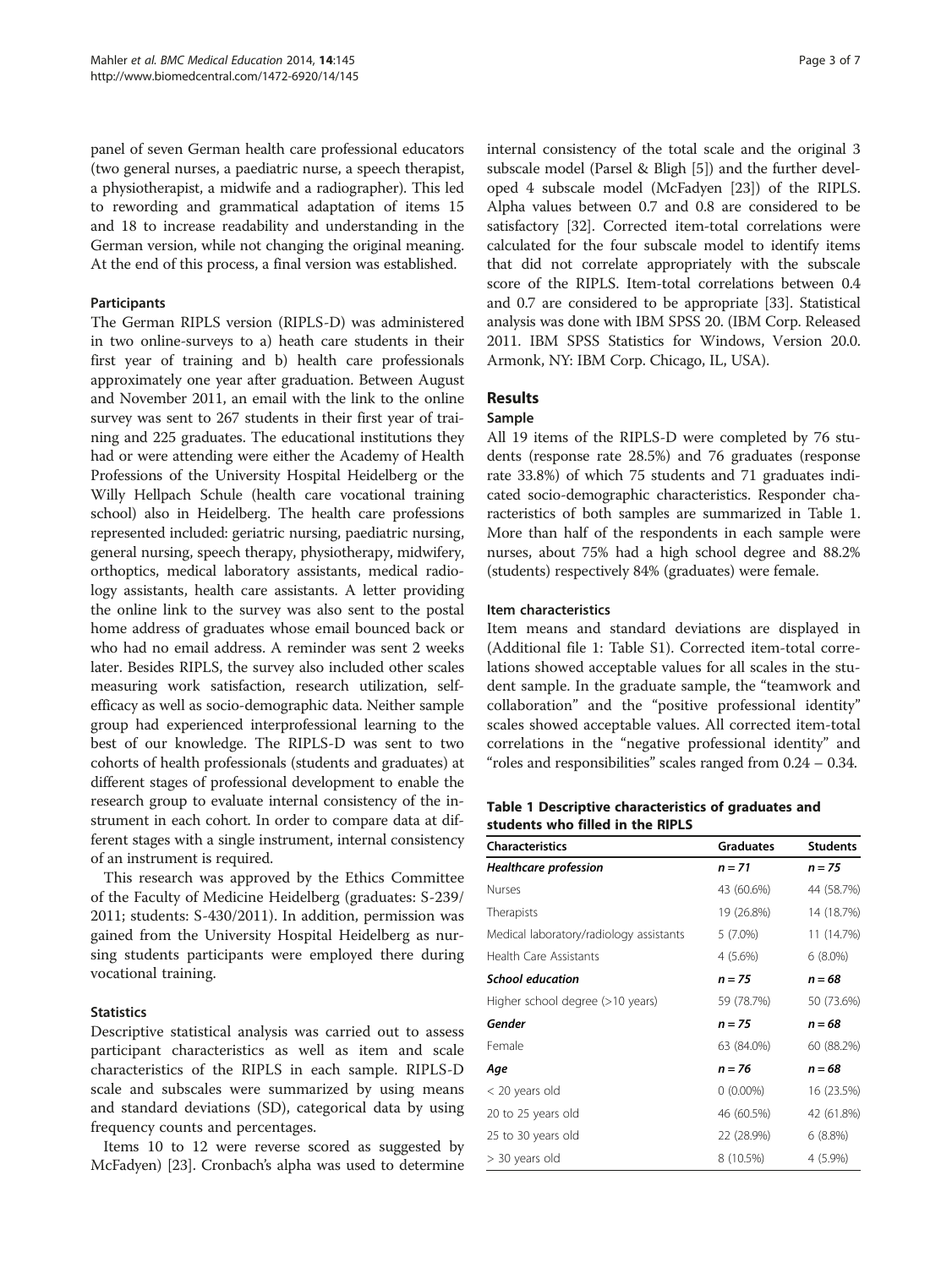#### Internal consistency

Table 2 displays internal consistency of the RIPLS-D for both samples and the original sample with the 3-factor model. The "teamwork and collaboration" and "professional identity" scale showed good internal consistency in both samples and similar values to the English original version. The subscale "professional identity" showed a lower value for the graduate sample (Cronbach's α = 0.42) than for the students sample (Cronbach's α = 0.65), however a higher value compared with the original sample in Parsell and Bligh (Cronbach's  $\alpha$  = 0.32).

Table [3](#page-4-0) displays internal consistency of the RIPLS-D for both samples with the proposed four factor subscale model compared with data of McFadyen [[23\]](#page-5-0).

#### **Discussion**

This study describes the translation process of the Readiness for Interprofessional Learning Scale into German and reports on preliminary psychometric testing for two German samples of health care professionals (students and graduates). RIPLS-D showed good internal consistency in the overall scale in both sample groups. Nevertheless, the graduate sample showed unacceptable values in the "negative professional identity" and the "roles and responsibilities" sub-scales with Cronbach's  $\alpha$  < 0.7 [\[32](#page-6-0)].

The samples of McFadyen et al. [[23](#page-5-0)] also showed unacceptable values in the internal consistency of the "roles and responsibilities" subscales in both undergraduate cohorts irrespective of their exposure to interprofessional learning activities. McFadyen et al. [\[23](#page-5-0)] argue that the roles and responsibilities sub-scale values are weak in early undergraduate students due to their lack of professional experience. Our research however found internal consistency in this scale was weaker in graduates than in students, which does not support McFadyen's argument.

Further research into this is clearly needed to explain such differences. Various factors could be influencing these results: the cohorts exposure to various health professionals during training (students) or in their professional workplace (graduates); students and graduates may have different backgrounds regarding teamwork and we do not know at which stage a student or

Table 2 Internal consistency of RIPLS-D in the two samples and in the original study

|                                           | <b>Graduates</b><br>$(n = 76)$ | <b>Students</b><br>$(n = 76)$ | Parsell & Bligh<br>$(n = 120)$ |
|-------------------------------------------|--------------------------------|-------------------------------|--------------------------------|
| Subscale 1: Teamwork<br>and Collaboration | 0.81                           | 0.88                          | 0.88                           |
| Subscale 2: Professional<br>identity      | 0.74                           | 0.61                          | 0.63                           |
| Subscale 3: Roles and<br>Responsibilities | 042                            | 0.65                          | 0.32                           |
| Overall scale                             | 0.83                           | 0.83                          | 0.90                           |

graduate considers himself as being part of an interprofessional team for the first time. Nevertheless, internal consistency issues were identified by McFaden and in this study, which suggests that the RIPLS "roles and responsibilities" sub-scale is unreliable.

Other translations of the RIPLS analysing psychometric properties have also shown reliability in the overall instrument but revealed problems in the factor structure. Lauffs et al. concluded that only the "teamwork and collaboration" scale was reliable and suggested further refinement of the model [[24\]](#page-5-0). A following study with the same Swedish version [\[34\]](#page-6-0) concluded a one-factor solution labelling it "Team-Player" within a larger sample.

Hayashi's Japanese translation of a modified 15-item RIPLS [\[35\]](#page-6-0) as used by Curran et al. [[36](#page-6-0)] showed high internal consistency ( $α = 0.87$ ), however, it had a different factor solution to that previously reported by Parsell and Bligh [\[5](#page-5-0)] and McFadyen [\[23\]](#page-5-0). Curran and Hayashi refer to the Readiness for Interprofessional Learning Scale in their article yet rename the instrument as "Attitudes towards Interprofessional Education" and give no rationale for the modifications made. It therefore seems possible that their instrument has a different underlying factor structure, not enabling comparisons with other RIPLS results. Another Japanese version using the 19-item RIPLS showed good values for Cronbach's alpha in a three factor model labelled teamwork and collaboration ( $\alpha$  = 0.92), interprofessional education opportunities ( $\alpha$  = 0.90) and uniqueness of profession ( $\alpha$  = 0.60) [[25\]](#page-5-0).

The translation into Serbian only reported Cronbach's alpha for the whole scale revealing an adequate value of 0.84. Testing of factor structure was not reported [\[27](#page-5-0)]. Psychometrics of the French Canadian version have not been reported [[26\]](#page-5-0).

Mattick and Bligh state that future work is required regarding the development of the RIPLS and observe that modifications to the scale as well as studies using the original and modified scales do not report the same structure as the original RIPLS [\[37\]](#page-6-0). An extended 29-item scale has emerged a three factor sub-scale structure (teamwork and collaboration, professional identity, patient-centredness) [[21](#page-5-0),[22](#page-5-0)] which also needs further verification [[37](#page-6-0)]. Due to scale modification and relabeling of subscales it does not seem clear if these subscales represent "readiness for interprofessional learning" or a different concept. Williams used probabilistic test theory and performed a Rasch analysis of the RIPLS deriving a four-factor model with 17 of the original 19 items and recommending refinement and further testing [\[38](#page-6-0)].

The variations and translations of the instrument with various psychometrics make it difficult to compare, classify and appraise results. Ownership and copyright on instruments may be seen as counterproductive limiting freedom of research. On the other hand these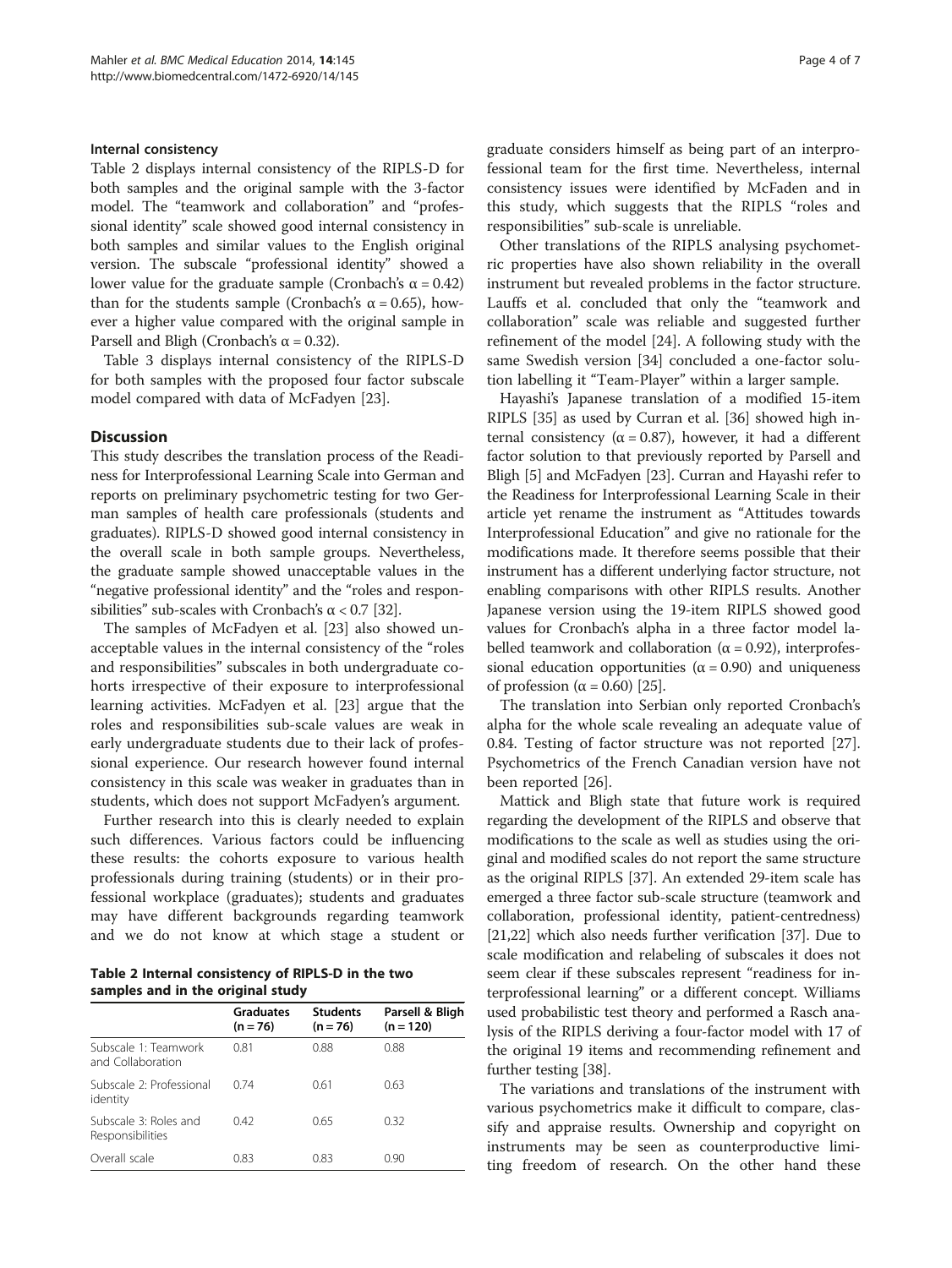|                                            | <b>Graduates</b><br>$(n = 76)$ | <b>Students</b><br>$(n = 76)$ | McFadyen [23]<br>(Data 2003; $n = 348$ ) | McFadyen [23]<br>(Data 2004; n = 284) |
|--------------------------------------------|--------------------------------|-------------------------------|------------------------------------------|---------------------------------------|
| Subscale 1: Teamwork and Collaboration     | 0.81                           | 0.88                          | 0.79                                     | 0.88                                  |
| Subscale 2: Negative Professional identity | 0.46                           | 0.78                          | 0.60                                     | 0.76                                  |
| Subscale 3: Positive Professional identity | 0.76                           | 0.82                          | 0.76                                     | 0.81                                  |
| Subscale 4: Roles and Responsibilities     | 0.42                           | 0.65                          | 0.40                                     | 0.43                                  |
| Overall scale                              | 0.83                           | 0.83                          | 0.84                                     | 0.89                                  |

<span id="page-4-0"></span>Table 3 Internal consistency of RIPLS-D in the two samples with the four factor subscale model in comparison with data of McFadyen [[23\]](#page-5-0)

arrangements help synthesize results and support instrument refinement and development. Copyright of the RIPLS would therefore support interested researchers in instrument application and enable critical appraisal of their results.

The RIPLS was developed in 1998, being one of the first instruments for measurement of attitudes toward interprofessional learning (IPL). The conceptual framework "readiness for interprofessional learning" was conceptualized by Parsell and Bligh through a range of theories, identifying key dimensions from the literature as well as by expert panels and personal experiences. Since then, researchers have not gone to the trouble of conceptualizing the framework once again or modifying and adapting the RIPLS, possibly assuming the concept to be valid. Furthermore, in the past 15 years the interprofessional education movement has been gaining momentum and conceptualization of frameworks and development of other instruments has taken place [\[39\]](#page-6-0). For example, the more recently developed instrument, the University of the West of England Interprofessional Questionnaire, which has four scales each measuring an individual concept; Teamwork and Communication, Interprofessional Learning, Interprofessional Interaction, Interprofessional Relationship [[40](#page-6-0)].

Reliability of the RIPLS-D cannot confirm the underlying model. Other studies have shown reliability in the instruments overall scale, yet demonstrated problems in the factor structure. For these reasons, questions still remain as to what the RIPLS-D is actually measuring, and in extension which RIPLS version measures what. It remains unclear if RIPLS is simply a different instrument for measuring attitudes toward interprofessional teamwork or attitudes towards interprofessional learning. Hollar, for example, considers RIPLS as a strong instrument for measurement of health professionals' attitudes towards team learning [[41](#page-6-0)]. On the other hand, Thannhauser states the conceptualization of the terminology and constructs to be measured need a theoretical base, instead of simply modifying and rearranging existing tools hoping they will measure something or show (positive) effects in a pre-post-study [\[6](#page-5-0)]. This creates a strong rationale for the argument that before we continue to apply the RIPLS we need to know more about the "bigger questions" ([[37\]](#page-6-0) p.141) we are hoping to address with this instrument. Qualitative research with learners at different stages of their education and early career and educators may help explore which factors are relevant today in the field of interprofessional learning and education.

Limitations: During the translation process, due to barriers in gaining corrective feedback from the developers, all conceptual questions may not have been adequately resolved resulting in possible conceptual inequivalence between the original English version and the translated German version. The German sample did not include medical or dentistry students, showing possible differences to the original sample of health professions; however, comparable professions were represented in the sample from McFadyen [\[23\]](#page-5-0) and the German sample. In an attempt to control for possible participation bias, in that respondents were only motivated students and graduates, a reminder was sent to participants two weeks after the first email and the survey was left online longer than announced. Being an online survey based solely on voluntary participation without an incentive, a response rate of about 30% is regarded as good [\[42\]](#page-6-0). Nevertheless, confirmatory factor analysis of the underlying concept could not be tested because of sample size.

#### Conclusion

We found limitations in internal consistency of RIPLS-D and are therefore led to question its use to measure students' and health professionals' attitudes towards interprofessional learning. The underlying factor structure was not able to be confirmed. Internal consistency of the instrument was not established for health professionals at different stages of their educational/professional career. Therefore, researchers should take care when using the RIPLS-D to measure change over time. Although the internal consistency is only one psychometric dimension of an instrument, it does not confirm nor support an underlying theoretical framework, in the case of RIPLS for "readiness for interprofessional learning". The overall scale reliability does not reflect this aspect and in particular the sub-scale "roles and responsibilities" was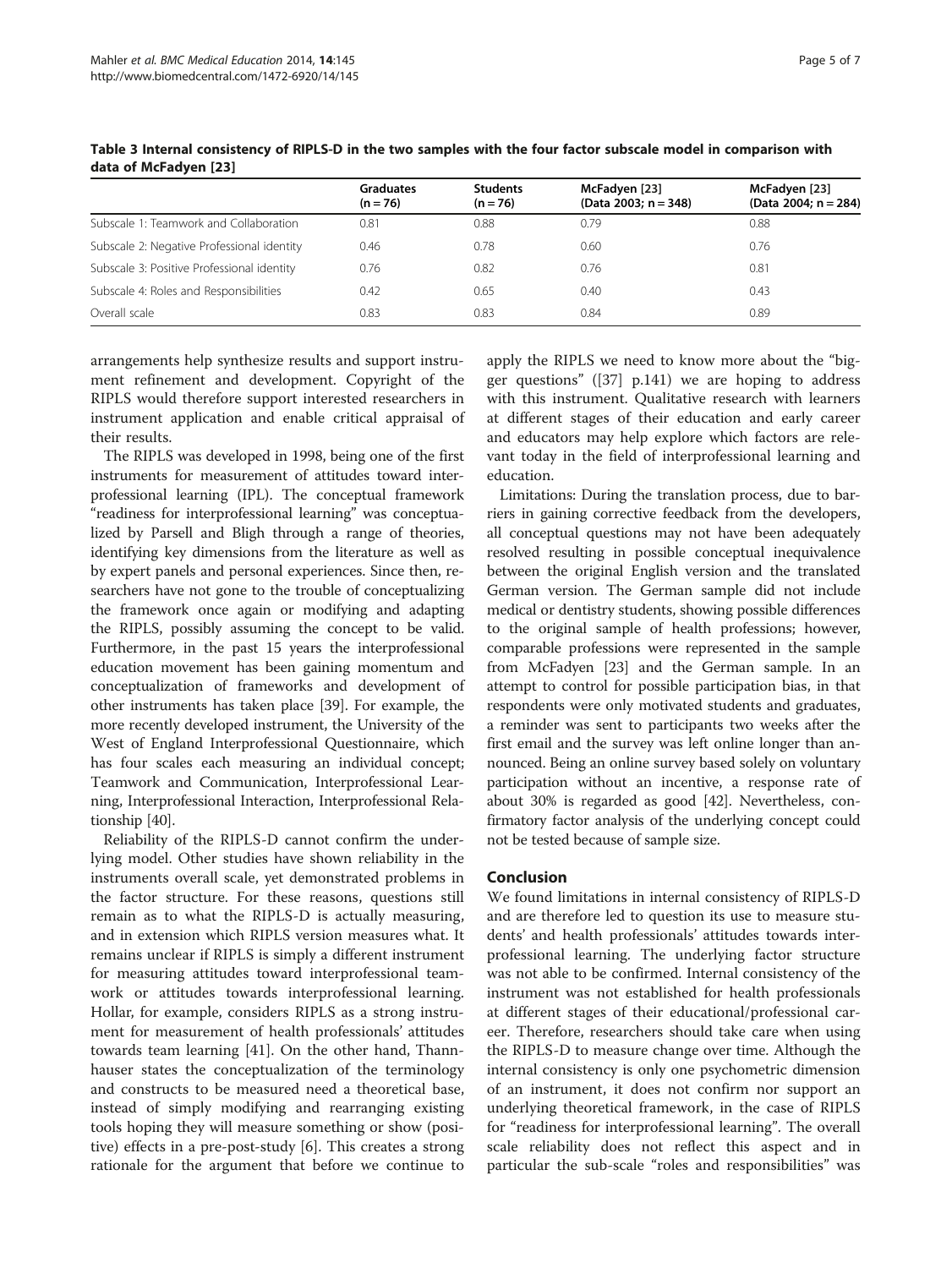<span id="page-5-0"></span>problematic. For these reasons, the RIPLS-D cannot be recommended for use to assess this concept.

#### Additional file

[Additional file 1: Table S1.](http://www.biomedcentral.com/content/supplementary/1472-6920-14-145-S1.docx) Item means with standard deviations (SD) and corrected item-total correlations for the four subscales of the RIPLS-D for both samples (graduates and students).

#### Competing interests

The authors declare that they have no competing interests.

#### Authors' contributions

CM conceived, designed and coordinated the study, collected data and drafted the manuscript. JR participated in the statistical analysis and interpretation of data. SK participated in design and coordination of the study and data acquisition. JS was involved in the study design and revised the manuscript critically for important intellectual content. KH participated in the study design, performed statistical analysis, interpretation of data and revised and edited the manuscript. All authors read and approved the final manuscript.

#### Acknowledgements

We thank the staff of the Academy of Health Professions of the University Hospital Heidelberg and of the Willy Hellpach Schule for forwarding/mailing the link of the survey to their students and graduates. We are grateful to Sarah Berger for her valuable help in the revision of the manuscript as a native speaker. We acknowledge financial support by Deutsche Forschungsgemeinschaft and Ruprecht-Karls-Universität Heidelberg within the funding program Open Access Publishing.

#### Author details

<sup>1</sup>Department of General Practice and Health Services Research, University Hospital Heidelberg, Vossstrasse 2, 69115 Heidelberg, Germany. <sup>2</sup>Institute of Medical Biometry and Informatics, University of Heidelberg, Heidelberg, Germany.

#### Received: 9 January 2014 Accepted: 10 July 2014 Published: 16 July 2014

#### References

- 1. World Health Organization: Framework for Action on Interprofessional Education & Collaborative Practice. Geneva: World Health Organization; 2010.
- Frenk J, Chen L, Bhutta ZA, Cohen J, Crisp N, Evans T, Fineberg H, Garcia P, Ke Y, Kelley P, Kistnasamy B, Meleis A, Naylor D, Pablos-Mendez A, Reddy S, Scrimshaw S, Sepulveda J, Serwadda D, Zurayk H: Health professionals for a new century: transforming education to strengthen health systems in an interdependent world. Lancet 2010, 376(9756):1923–1958.
- 3. Alscher MD, Büscher A, Dielmann G, Hopfeld M, Igl G, Höppner H, Kuhlmey A, Matzke U: Memorandum Kooperation der Gesundheitsberufe. Qualität und Sicherung der Gesundheitsversorgung von morgen. Stuttgart: Robert Bosch Stiftung; 2010.
- 4. Freeth D, Hammick M, Koppel I, Reeves S, Barr H: A Critical Review of Evaluations of Interprofessional Education. In Occasional Paper No 2. London: Higher Education Academy, Health Sciences and Practice Network; 2002.
- 5. Parsell G, Bligh J: The development of a questionnaire to assess the readiness of health care students for interprofessional learning (RIPLS). Med Educ 1999, 33(2):95–100.
- 6. Thannhauser J, Russell-Mayhew S, Scott C: Measures of interprofessional education and collaboration. J Interprof Care 2010, 24(4):336–349.
- 7. An Inventory of Quantative Tools Measuring Interprofessional Education and Collaborative Practice Outcomes. [[http://rcrc.brandeis.edu/pdfs/Canadian%](http://rcrc.brandeis.edu/pdfs/Canadian%20Interprofessional%20Health%20Collaborative%20report.pdf) [20Interprofessional%20Health%20Collaborative%20report.pdf](http://rcrc.brandeis.edu/pdfs/Canadian%20Interprofessional%20Health%20Collaborative%20report.pdf)]
- 8. Joseph S, Diack L, Garton F, Haxton J: Interprofessional education in practice. Clin Teach 2012, 9(1):27–31.
- 9. Kinnison T, Lumbis R, Orpet H, Welsh P, Gregory S, Baillie S: Piloting interprofessional education interventions with veterinary and veterinary nursing students. J Vet Med Educ 2011, 38(3):311–318.
- 10. Margalit R, Thompson S, Visovsky C, Geske J, Collier D, Birk T, Paulman P: From professional silos to interprofessional education: campuswide focus on quality of care. Qual Manag Health Care 2009, 18(3):165–173.
- 11. Rose MA, Smith K, Veloski JJ, Lyons KJ, Umland E, Arenson CA: Attitudes of students in medicine, nursing, occupational therapy, and physical therapy toward interprofessional education. J Allied Health 2009, 38(4):196–200.
- 12. King S, Greidanus E, Major R, Loverso T, Knowles A, Carbonaro M, Bahry L: A cross-institutional examination of readiness for interprofessional learning. J Interprof Care 2012, 26(2):108–114.
- 13. Racine L, Proctor P, Jewell LM: Putting the world as classroom: an application of the inequalities imagination model in nursing and health education. J Transcult Nurs 2012, 23(1):90–99.
- 14. Ritchie C, Dann L, Ford P: Shared learning for oral health therapy and dental students: enhanced understanding of roles and responsibilities through interprofessional education. Eur J Dent Educ 2013, 17(1):e56-e63.
- 15. Saini B, Shah S, Kearey P, Bosnic-Anticevich S, Grootjans J, Armour C: An interprofessional learning module on asthma health promotion. Am J Pharm Educ 2011, 75(2):30.
- 16. Williams B, Boyle M, Brightwell R, McCall M, McMullen P, Munro G, O'Meara P, Webb V: A cross-sectional study of paramedics' readiness for interprofessional learning and cooperation: Results from five universities. Nurse Educ Today 2013, 33(11):1369–1375.
- 17. Williams B, Brown T, McCook F, Boyle M, Palermo C, Molloy A, McKenna L, Scholes R, French J, McCall L: A pilot study evaluating an interprofessional education workshop for undergraduate health care students. J Interprof Care 2011, 25(3):215–217.
- 18. Horsburgh M, Lamdin R, Williamson E: Multiprofessional learning: the attitudes of medical, nursing and pharmacy students to shared learning. Med Educ 2001, 35(9):876–883.
- 19. Hind M, Norman I, Cooper S, Gill E, Hilton R, Judd P, Jones SC: Interprofessional perceptions of health care students. J Interprof Care 2003, 17(1):21–34.
- 20. Morison S, Marley J, Stevenson M, Milner S: Preparing for the dental team: investigating the views of dental and dental care professional students. Eur J Dent Educ 2008, 12(1):23–28.
- 21. Reid R, Bruce D, Allstaff K, McLernon D: Validating the Readiness for Interprofessional Learning Scale (RIPLS) in the postgraduate context: are health care professionals ready for IPL? Med Educ 2006, 40(5):415–422.
- 22. El-Zubeir M, Rizk DE, Al-Khalil RK: Are senior UAE medical and nursing students ready for interprofessional learning? Validating the RIPL scale in a Middle Eastern context. J Interprof Care 2006, 20(6):619–632.
- 23. McFadyen AK, Webster V, Strachan K, Figgins E, Brown H, McKechnie J: The Readiness for Interprofessional Learning Scale: a possible more stable sub-scale model for the original version of RIPLS. J Interprof Care 2005, 19(6):595–603.
- 24. Lauffs M, Ponzer S, Saboonchi F, Lonka K, Hylin U, Mattiasson AC: Cross-cultural adaptation of the Swedish version of Readiness for Interprofessional Learning Scale (RIPLS). Med Educ 2008, 42(4):405–411.
- 25. Tamura Y, Seki K, Usami M, Taku S, Bontje P, Ando H, Taru C, Ishikawa Y: Cultural adaptation and validating a Japanese version of the readiness for interprofessional learning scale (RIPLS). J Interprof Care 2012, 26(1):56–63.
- 26. Dubouloz C, Savard J, Burnett D, Guitard P: An interprofessional rehabilitation university clinic in primary health care: a collaborative learning model for physical therapist students in a clinical placement. JPhysical Therapy Educ 2010, 24(1):19-24.
- 27. Simin D, Milutinovic D, Brestovacki B, Andrijevic I, Cigic T: Improvement of teamwork in health care through interprofessional education. Srp Arh Celok Lek 2010, 138(7-8):480–485.
- 28. Acquadro C, Conway K, Hareendran A, Aaronson N: Literature review of methods to translate health-related quality of life questionnaires for use in multinational clinical trials. Value Health 2008, 11(3):509–521.
- 29. Guillemin F, Bombardier C, Beaton D: Cross-cultural adaptation of health-related quality of life measures: literature review and proposed guidelines. J Clin Epidemiol 1993, 46(12):1417–1432.
- 30. Swaine-Verdier A, Doward LC, Hagell P, Thorsen H, McKenna SP: Adapting quality of life instruments. ValueHealth 2004, 7(Suppl 1):S27-S30.
- 31. Hagell P, Hedin PJ, Meads DM, Nyberg L, McKenna SP: Effects of method of translation of patient-reported health outcome questionnaires: a randomized study of the translation of the Rheumatoid Arthritis